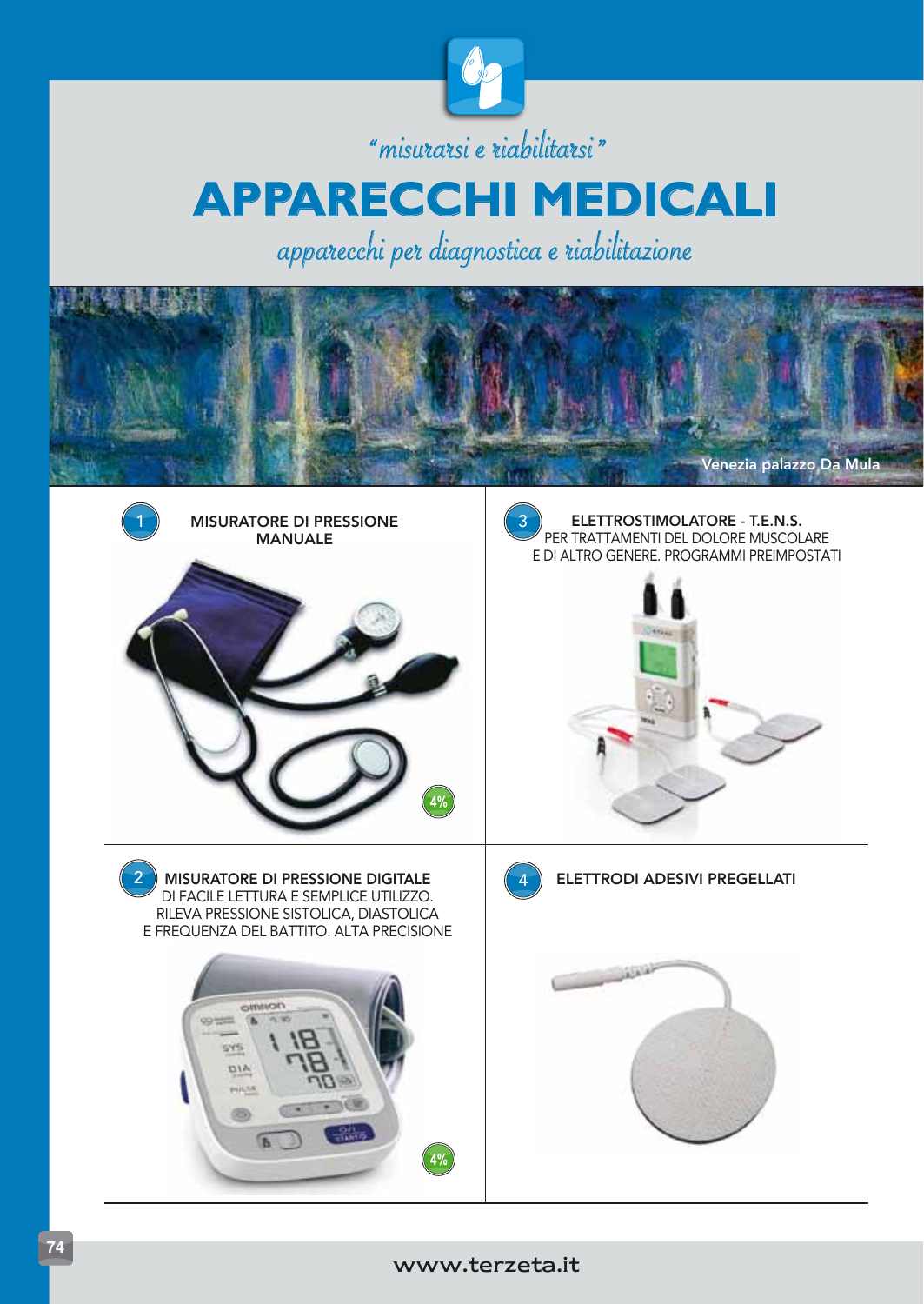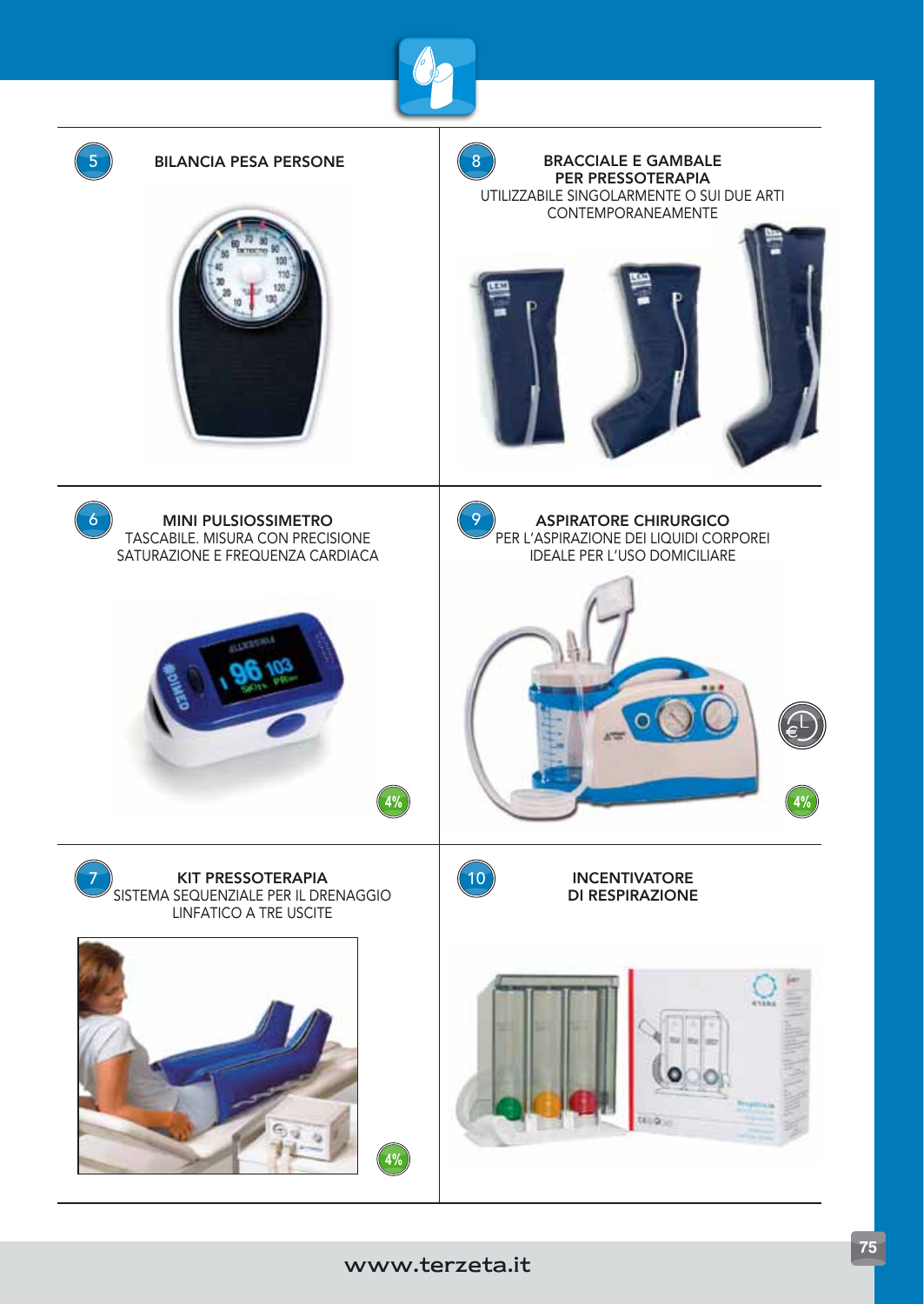

## www.terzeta.it